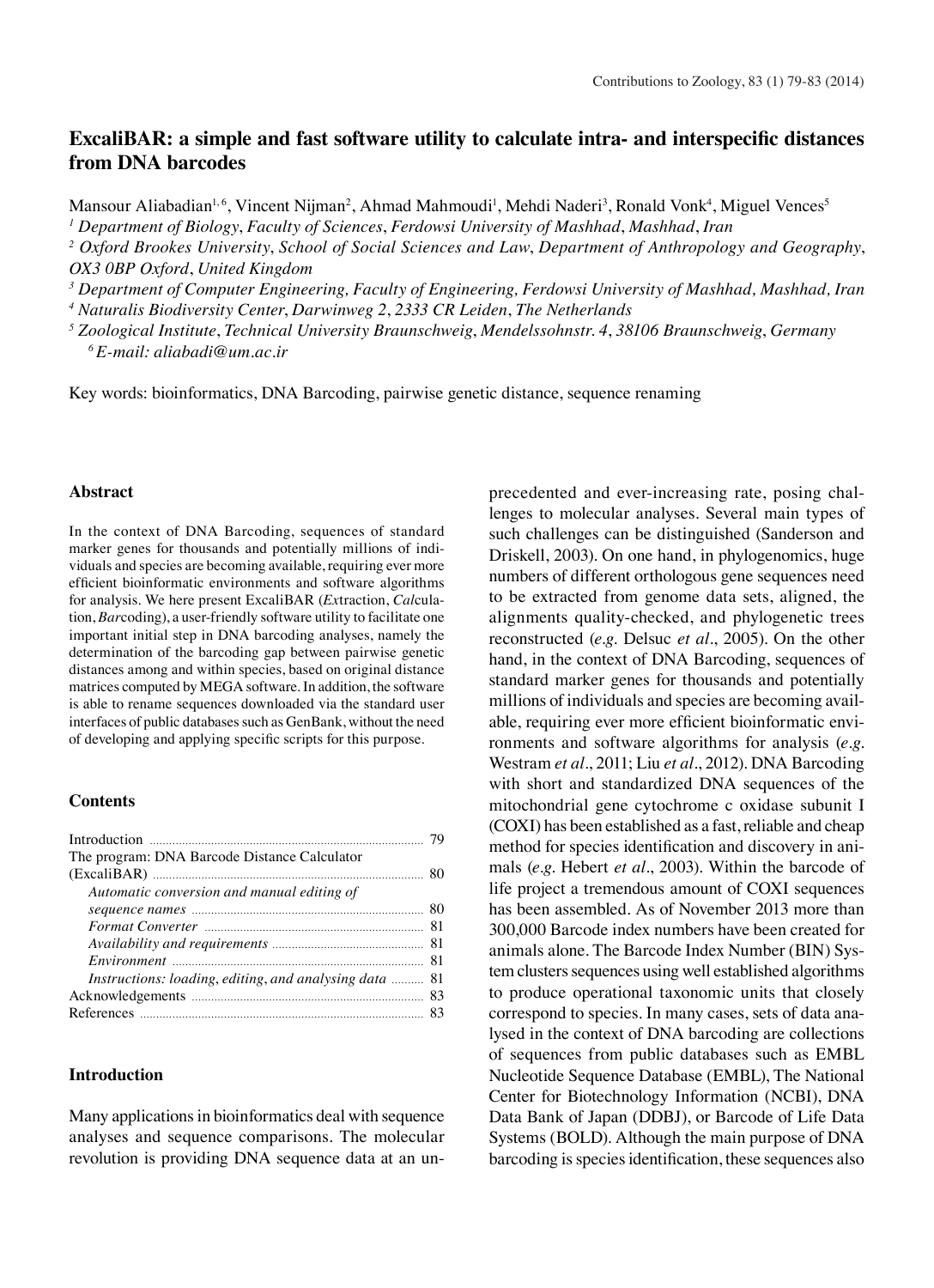are regularly subjected to analysis with phylogeny software, to visualize sequence similarities or divergences or in some cases, to recover the relationships among closely related taxa. During our own studies (*e*.*g*. Vences *et al*., 2005; Aliabadian *et al*., 2009; Nijman and Aliabadian, 2010) we noticed that no simple bioinformatic tools were available to facilitate one important initial step in DNA barcoding analyses: the computation of pairwise genetic distances among and within species from sets of large numbers of sequences, as a basis for calculating the 'barcoding gap' between intraspecific and interspecific divergences in specific groups of organisms. It is the purpose of this paper to introduce a new software utility, named ExcaliBAR (Extraction, Calculation, Barcoding), that addresses parts of the processes in extraction (moment of sample determination), calculation and barcoding. It is adapted to make calculating the barcoding gap easy and straightforward to any end user. There are other software packages available that also can calculate DNA barcoding gaps beside their main function. For example; MEGA 4 or 5 (Tamura *et al*., 2007, 2011), the SPecies IDentity and Evolution package for R (SpideR; Brown *et al*., 2012), the Species Delimitation plugin for Geneious (Masters *et al*., 2011), the Automatic Barcode Gap Discovery (ABGD) website and Unix software (Puillandre *et al*., 2012), or the 'Barcode Gap Analysis' option on BOLD (http://boldsystems. org/), of which MEGA is the most practical one. However, these packages are not specifically devised to handle large data sets. The ExcaliBAR software does have this capability which is one of its main advantages. Further, the Species Delimitation plugin for Geneious calculates the inter- and intraspecific distances based on the nodes of reciprocal monophyly under the null model of random coalescence, therefore, there is no possibility to choose the substitution models for calculation of pairwise distances. But perhaps the most important advantage of the ExcaliBAR software is the relative ease at which it operates compared to other programs like SpideR for which the user needs to have basic knowledge of R to run the command. In addition ExcaliBAR uniquely provides an easy facility to transform long sequence titles from databases into short titles for subsequent phylogenetic and evolutionary analyses. ExcaliBAR is a user-friendly software utility that performs DNA Barcoding gap calculations after appropriately renaming sequences downloaded via the standard user interfaces of public databases such as NCBI, without the need of developing and applying specific scripts. Our utility transforms

the titles of original Fasta file sequences from NCBI or BOLD to standard short titles, and subsequently calculates the interspecific and intraspecific pairwise differences, from a distance matrix previously calculated with MEGA 5 (Tamura *et al*., 2011).

# **The program: DNA Barcode Distance Calculator (ExcaliBAR)**

The program has two parts, each with different functions. The first part edits the sequence names; in this part the program adjusts the title of different sources (from NCBI/EMBL/DDBJ or BOLD) into a uniform title. The second part is the Format Converter; in this part the distance matrices calculated by MEGA 4 or 5 (Tamura *et al*., 2007, 2011) are converted into two different files containing pairwise inter- and intra-specific distances. These distances might subsequently be used to calculate the barcoding gap, and to define a distance threshold as initial indicator for possible species boundaries and the identification of candidate species, which then can be the target of more focused taxonomic research (Vieites *et al*., 2009; Padial *et al*., 2010).

# *Automatic conversion and manual editing of sequence names*

The name of sequences as they are routinely downloaded from different sources (mainly from NCBI and



*Fig*. *1*. Time requirements for loading the matrix file of distances from MEGA and assembling output of interspecific distances files of different sizes by Format Converter. Grey bars: minutes used for loading input files. Black bars: minutes used for assembling interspecific distance files. The different sizes are composed of aligned CO1 sequences with a length of 650 bp.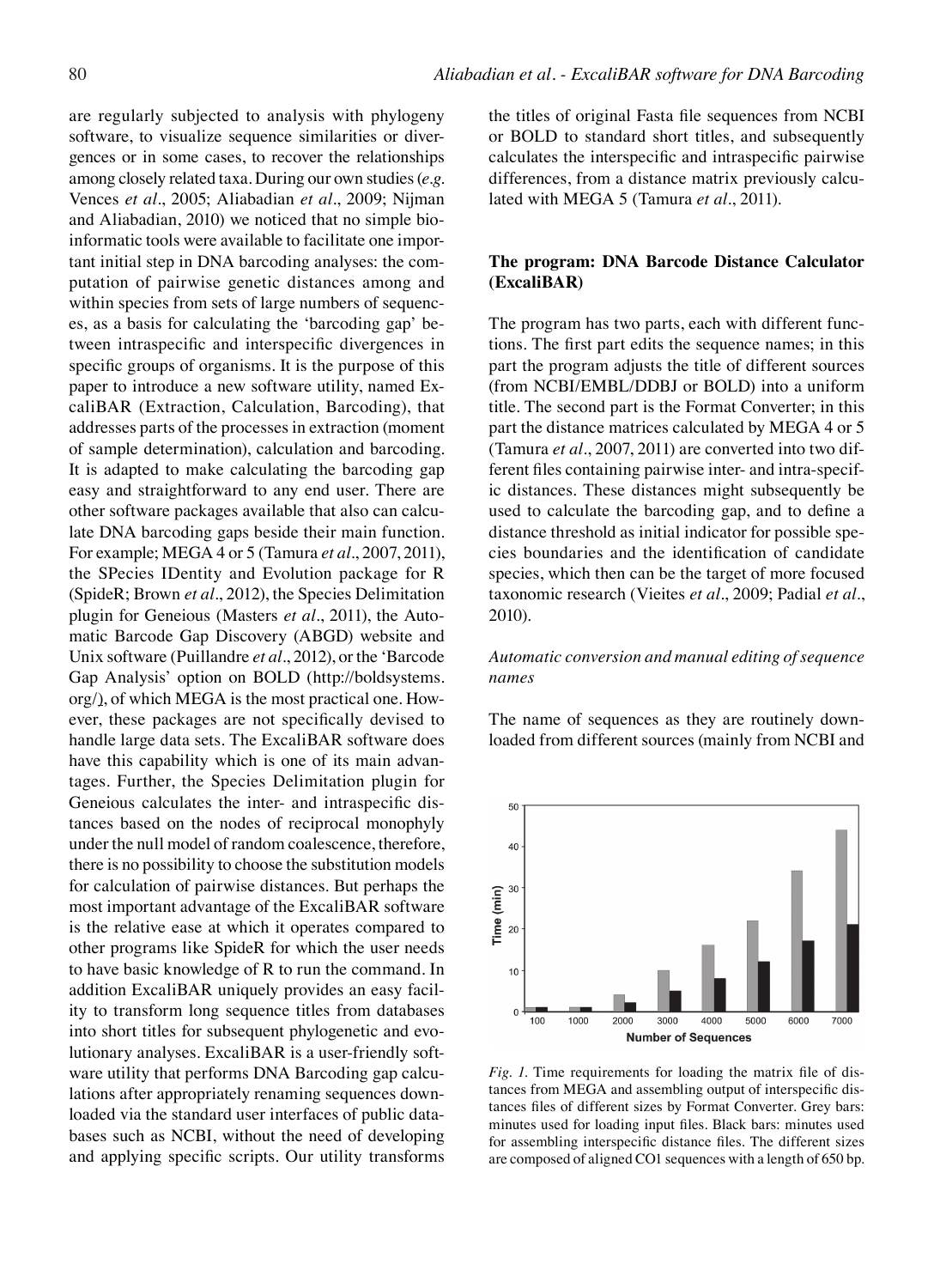BOLD) are very long. Names of this length pose several problems. First, these names are used to identify the sequences on the tree that a phylogeny program eventually draws. By default many of these phylogeny programs like MEGA only use up to the first forty characters of the sequence description as the name. Second, some file formats (*e*.*g*., Nexus) and some analysis programs using these do not permit characters other than letters and digits. Characters such as  $-()$  \* |, etc. therefore might raise problems and some editing of the sequence name is needed before an analysis can be performed. The ExcaliBAR software is capable to read the title of retrieved sequences from NCBI or BOLD SYSTEM in 'Fasta' format, and then edits the title of sequences into a readable format for further statistical analysis. On a double core Pentium P8700 PC with Windows 7 operating system, batch-renaming a file with 5000 sequences only takes about 60 seconds. Providing a unique name for each sequence, the program only keeps the accession or identification numbers of each sequence plus the genus, species, and subspecies names. These four names are separated by underscore characters (for example DQ683504\_*Oenanthe\_oenanthe\_libanotica*). The program supports the Fasta format of the NCBI/EMBL/DDBJ and BOLD data sources although some names of available sequences are unconventional and cannot be edited by the program. In most cases the program highlights such problematic sequences, letting them appear with a different colour and allowing for their manual editing. The misidentified species, interim names, synonyms, and typos in sequences should be checked for before running the data with ExcaliBAR software. Problematic sequences will be flagged in inter- or intraspecific distances files as they will be strongly deviating.

## *Format Converter*

The second part of ExcaliBAR is Format Converter. This part needs an input matrix file from MEGA 4 or 5 software (Tamura *et al*., 2007, 2011), in which the pairwise molecular distances have been calculated for sequences. The output of 'Compute pairwise' option in MEGA 4 or 5, saved in simple text format, can then be used as 'text' input file for the 'Format Converter' function. There are two options in the 'Format Converter' window that give the possibility to calculate and save intra- or interspecific pairwise distances. On a dual core Pentium P8700 PC with Windows 7 operating system, a Fasta file with 5000 *COX1* sequences (650 bp) takes about 22 minutes to load the input ma-

trix, and 12 minutes to assemble a file with interspecific distances (Fig. 1). The result files can be saved either in Text or Microsoft Excel format. This option will be particularly useful for DNA barcoding applications that require computing inter- and intra-specific pairwise distances to flag the threshold above which sequences are likely to represent different species, and as such appear to be good candidates for further taxonomic research .

### *Availability and requirements*

The open source software tool described herein, implementing the algorithms and models described in this paper, is freely available from www.um.ac.ir/~aliabadi/; www.mvences.de; and www.vincentnijman.org. The programme has also been deposited in the Dryad repository (doi:10.5061/dryad.r458n).

The ExcaliBAR software runs under Microsoft Windows, with Microsoft Net Framework version 2 or higher which is pre-installed in Microsoft Windows 7. Otherwise it can be downloaded and installed in the . NET Framework 4 from Microsoft website. The .NET Framework needs up to 500 MB of free disk space. The software runs only under Windows. It has been tested with Windows XP, Windows Vista and Windows 7, but presumably it should work also with Windows 2000 and Windows 8. Please report any problem with other Windows versions. To work with this program the ExcaliBAR.zip file only needs to be unzipped in any folder. No further installation is required.

## *Environment*

ExcaliBAR software has a simple environment with three options: 'File, Tools and Help'. In addition, there are two shortcut icons under the titles menu bar, 'Start Edit' and 'Format Converter' that can be used to open input Fasta files and distances matrices (Fig. 2).

#### *Instructions: loading*, *editing*, *and analysing data*

Edit the sequence names

• To edit sequences names, select editor option under 'Tools', or use 'Start Edit' icon, to open the Excali-BAR window. By browsing the input Fasta file from a given address, the original sequences of Fasta file will appear in the first column or 'Input sequences' section of the ExcaliBAR window. The output file, after applying the editing button, will appear in the second column or 'Edited title of sequences'. The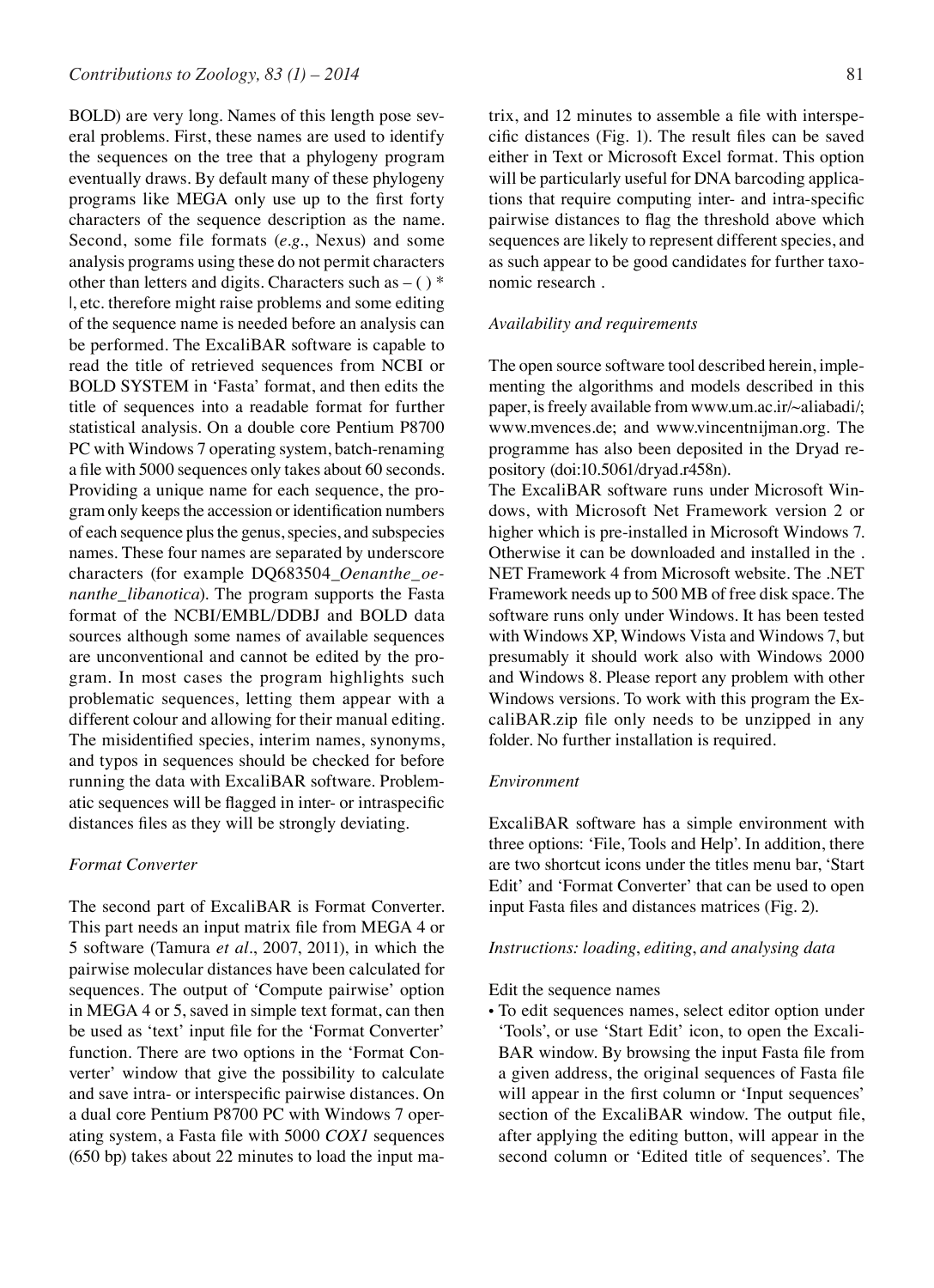

*Fig*. *2*. The simple environment of ExcaliBAR software, including three options and two shortcut icons.

| $\overline{\mathbf{x}}$<br>回<br>÷<br>ExCaliBAR (Extraction, Calculation, Barcoding) |                                |  |  |  |
|-------------------------------------------------------------------------------------|--------------------------------|--|--|--|
| Tools Help<br>File                                                                  |                                |  |  |  |
|                                                                                     |                                |  |  |  |
| <b>DNA Barcode</b>                                                                  | $\Box$ $\Box$                  |  |  |  |
|                                                                                     |                                |  |  |  |
| <b>Input sequences</b>                                                              | Edited title of sequences<br>E |  |  |  |
|                                                                                     |                                |  |  |  |
|                                                                                     |                                |  |  |  |
|                                                                                     |                                |  |  |  |
|                                                                                     |                                |  |  |  |
|                                                                                     |                                |  |  |  |
|                                                                                     |                                |  |  |  |
|                                                                                     | ٠                              |  |  |  |
|                                                                                     |                                |  |  |  |

*Fig*. *3*. The Edit window shows edited titles of sequences in the second column (edited title of sequences). The edited names including accession number\_genus\_species\_subspecies name.

| Tools<br>File | Help                       |                                           |
|---------------|----------------------------|-------------------------------------------|
|               | <b>Distance Calculator</b> | $\mathbf{x}$<br>Θ<br>Ō                    |
|               |                            |                                           |
|               | Intraspecific              | Interspecific                             |
|               | <b>Text Output:</b>        | <b>Text Output:</b>                       |
|               | <b>Excel Output:</b>       | <b>Excel Output:</b>                      |
| Ready         |                            | <b>Sequences Count: 0</b><br>$\therefore$ |

*Fig*. *4*. Format Converter frame window for computing intra- and interspecific pairwise distances.